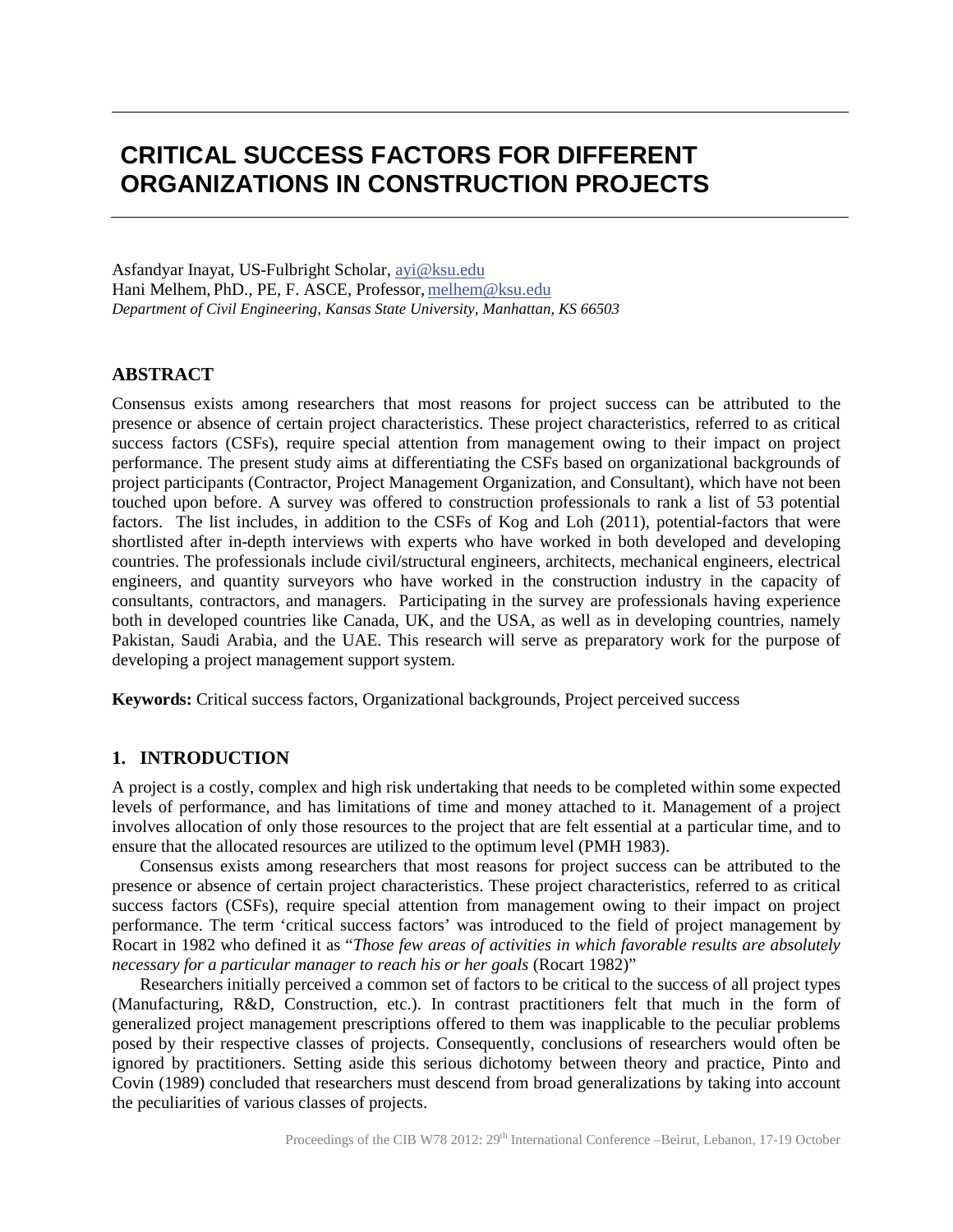Construction projects pose a unique scenario in that they are characterized by a diversity of events and interactions between changing participants such as civil engineers, architects and mechanical/electrical engineers. Kog and Loh (2011) studied a possible dissimilarity between CSFs pertaining to different components of construction projects: (1) civil works, (2) architectural works, and (3) mechanical and electrical works. They concluded that, on the whole, markedly distinct sets of factors were perceived as crucial by professionals associated with these three components. On the whole, not much research has been conducted on the effects of organizational background on CSF formulation. The present study aims at differentiating the CSFs based on organizational backgrounds of project participants: contractor, project management, and consultant organizations.

Before the methodology for this research is explained in the next section, it would be useful to shed some light on the procedures adopted in CSF determination. It is the combination of performance criteria, project participants, and likely consideration of project phases that distinguishes one research from another. Selection of objectives actually depends on the set of stakeholders that are considered for a study; after having decided the stakeholders and objectives, a researcher sets to the task of generating the CSFs. Of the different methods employed for CSF identification, 'soliciting expert opinion' is worth mentioning. 'Expert opinion' has been employed with the following distinct approaches:

- Approach-1 (Expert opinion): Respondents are asked to identify a set number of factors that they consider critical to project success, and then indicate their relative importance (Pinto and Slevin 1987). This is followed by a two pronged task by expert professionals: (1) Interpreting the essence of the factors as the same factor may have been stated quite distinctly by different respondents, and (2) Extract those factors as CSFs that have been stated with the highest frequency of respondents. Since it is not easy to read the mind of the respondents with a good degree of accuracy, it would rather be too much to expect that the experts would have understood the nomenclature and scope of the factors identified by the respondents.
- Approach-2 (Expert opinion): Factors are extracted from available past literature and then shortlisted based on in-depth interviews with experts from the profession to which the research relates—The shortlisting results in what is commonly referred to as 'potential factors'. A survey questionnaire, essentially comprising potential factors and objectives is then presented for assessment to professionals from the related field. The completed questionnaires form a database that is analyzed for the CSFs. Researchers seek the assessment in the following two ways:
	- a) The experts can be asked to rank the potential factors based on a predetermined scale (Chan and Kumaraswamy 1997)
	- b) The experts may be asked to conduct a pair-wise comparison of all possible pairs of factors so that a database for the Analytical Hierarchy Process can be generated (Chua *et al.* 1999; Kog and Loh 2011).

## **2. METHODOLOGY**

#### **2.1 Survey and Respondents**

A survey was offered to construction professionals to rank a list of 53 potential factors Table A.1 (see Appendix A). The list includes, in addition to the CSFs of Kog and Loh (2011), potential-factors that were shortlisted after in-depth interviews of experts who have worked in both developed and developing countries. The nomenclature of some of the factors is explained in Table A.2, the other being selfexplanatory. The professionals include civil/structural engineers, architects, mechanical engineers, electrical engineers and quantity surveyors having work experiences in consultant firms (design firms), contractor firms, and project manager organizations (construction management firms) in the construction industry. The survey was offered to professionals having experience both in developed countries like Canada, UK and USA, and developing countries namely Libya, Pakistan, Saudi Arabia, and UAE.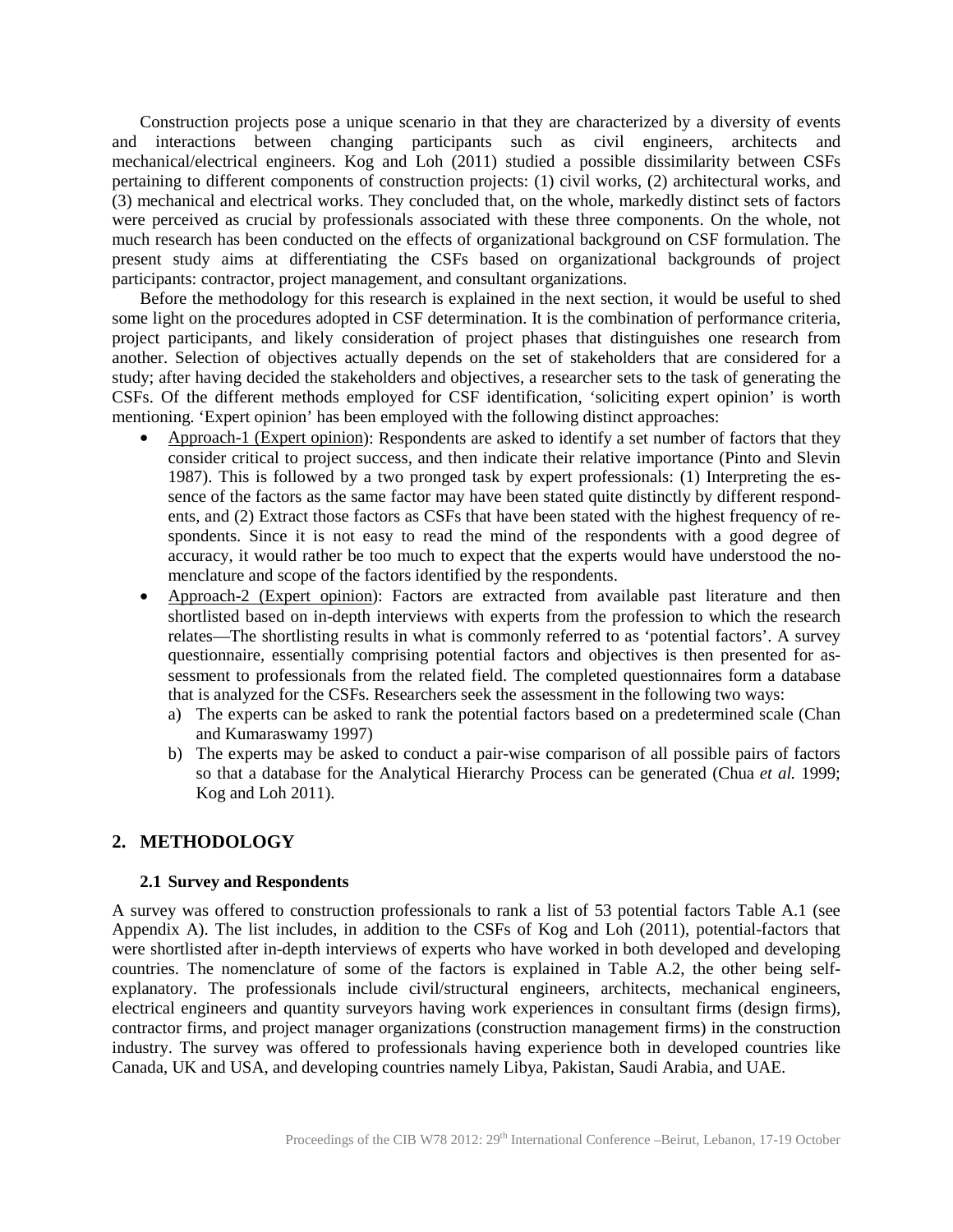#### **2.2 Conversion of Classificatory Data to Absolute Form**

Because of the subjective nature of the data, this study chooses the Analytical Hierarchy Process (AHP) to analyze the completed questionnaires. Depending on the circumstances, the AHP can be used for analyzing *comparative judgments* or *absolute judgments*. In the *comparative judgment* procedure, the AHP uses absolute scale numbers (Table 1) for judgments of factors and returns the absolute values for priorities. Alternately, it is possible to solicit from experts an *absolute judgments/ratings* of factors on an intensity level, conduct a pairwise comparison of intensity levels (rather than factors), and assign the resulting priority values to the absolute judgments. In both methods the priorities ultimately becomes relative upon normalization or idealization (Saaty 2006).

| Table 1. Fundamental Pairwise Comparison Scale [Saaty 2006] |                                                |                                                                                                   |  |  |
|-------------------------------------------------------------|------------------------------------------------|---------------------------------------------------------------------------------------------------|--|--|
| Level of                                                    |                                                |                                                                                                   |  |  |
| Importance                                                  | <b>Definition</b>                              | Explanation                                                                                       |  |  |
|                                                             | Equal importance                               | The two nodes contribute equally to the parent                                                    |  |  |
| 3                                                           | Moderate importance                            | Judgment moderately favors the strong over the weak                                               |  |  |
| 5                                                           | Strong importance                              | Judgment strongly favors the strong over the weak                                                 |  |  |
| 7                                                           | Very strong demonstrated<br>importance         | The stronger node's importance over the weaker is<br>demonstrated very strongly in practice.      |  |  |
| 9                                                           | Extremely<br>strong<br>demonstrated importance | Extremely strong evidence exists for favoring the<br>stronger over the weaker node.               |  |  |
|                                                             |                                                | Values 2,4,6,8 can be used for intermediate intensities between above-stated levels of importance |  |  |

Rather than asking the experts to conduct a pairwise comparison of factors, they were requested to rate the factors based on their ability to determine schedule, budget and quality performances. A fivelevel intensity scale was to be employed by the experts: Excellent, above average, average, below average, and poor.

Pairwise comparison matrix and the resulting idealized priority vector for the 5-levels of intensity are computed as below:

|    |                |           | Abv   |     | Blw          |              |
|----|----------------|-----------|-------|-----|--------------|--------------|
|    |                | Excellent | Avg   | Avg | Avg          | Poor         |
|    | Excellent      | 1         | 5     | 6   | 8            | 9            |
| A= | Abv Avg        | 1/5       | 1     | 4   | 5            | 7            |
|    | Avg            | 1/6       | 1/4   | 1   | 3            | 5            |
|    | <b>Blw Avg</b> | 1/8       | 1/5   | 1/3 | $\mathbf{1}$ | 4            |
|    | Poor           | 1/9       | 1/7   | 1/5 | 1/4          | $\mathbf{1}$ |
|    |                |           |       |     |              |              |
|    |                |           | Norm- |     | Ideal-       |              |
|    |                |           | PV    |     | PV           |              |
|    |                | Excellent | 0.57  |     | 1.00         |              |
|    |                | Abv Avg   | 0.23  |     | 0.41         |              |
|    |                | Avg       | 0.11  |     | 0.19         |              |
|    |                | Blw Avg   | 0.06  |     | 0.11         |              |
|    |                | Poor      | 0.03  |     | 0.05         |              |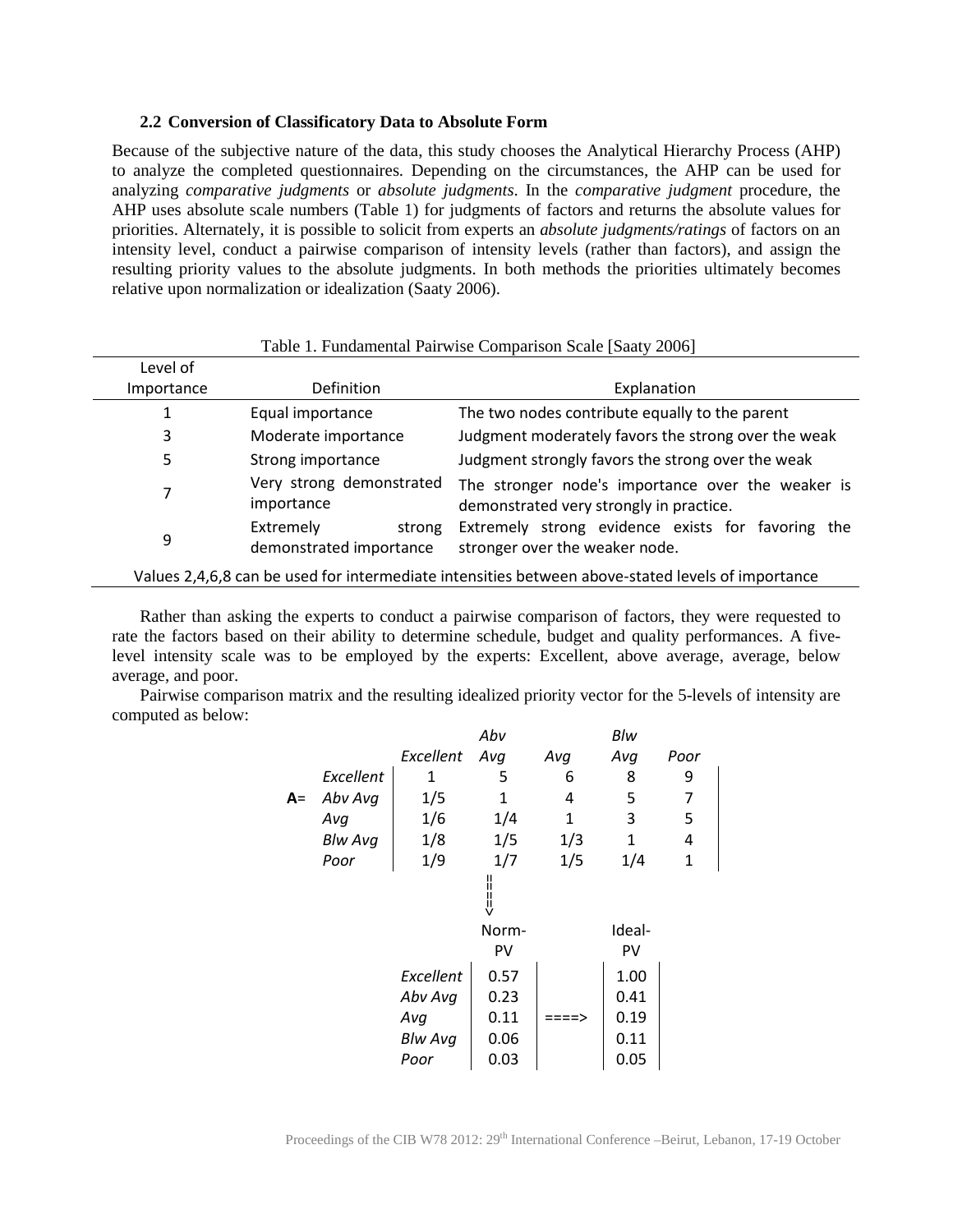#### **2.3 Determining Objective-wise Performance**

Considering one organization-type at a time, hypothesis testing is employed to determine the factors that have a significant impact on each of schedule performance (s), budget performance (b), and quality performance (q). Spearman rank correlation coefficient  $(r_s)$  is used to test the null hypothesis, H<sub>0</sub> ( $\mu_1 = \mu_2$ ): objective (Schedule, Budget, or Quality) is independent of factor  $(f_1$  to  $f_3$ ), is tested against the alternate hypothesis,  $H_A$ : objective (Schedule, Budget, or Quality) is positively correlated to factor ( $f_1$  to  $f_{53}$ ). The alternate hypothesis would be accepted if the calculated p-value is less than 0.05. This implies that for the alternate hypothesis to be accepted, the following conditions must be satisfied:

- Contractor organization (21 professionals):  $r_s \geq 0.368$
- Consultant organization (9 professionals):  $r_s \ge 0.600$
- Project Management Organization (14 professionals):  $r_s \ge 0.456$

## **2.4 Determining Overall Performance**

The idealized priority values were assigned to the intensity levels of the 53 factors for the objectives of budget, schedule and quality performance as assessed by each expert. This was followed by determining the priority values and rankings for overall project success.  $\chi^2$  values for the of rankings were calculated to ascertain the level of association between experts hailing from the same organizational background. Priority values of experts from the same type of organization were only averaged if calculated value of  $\chi^2$ was more than the relevant critical value at 95% level of confidence.

## **3. RESULTS**

## **3.1 Contractor Organization**

Factors satisfying the alternate hypothesis for an objective (schedule, budget or quality) imply that they have a capacity to significantly determine the particular objective. Table 2 shows significant factors for schedule performance, budget performance, and quality performance for the contractor organizations. The factors of realistic obligations/clear objectives, adequacy of plans and specifications, capability of contractor key personnel, construction control meetings, and site inspections were seen to be commonly significant for all the three objectives. The factors of technical approval authorities, site access limitation, and latent site conditions were commonly significant for schedule and budget performance. The factors of economics risks, capability of consultant key personnel, competency of consultant proposed team, design complete at construction start, level of automation, and transparency in awarding of work were seen to be commonly significant for budget and quality performance.

The factors that were significant for schedule but not for budget and quality performance were: adequacy of funding, contractual motivation/incentives, informal construction communication, schedule updates, and bureaucratic involvement. The factors that significantly contributed only to budget performance were functional plan, general tolerance to corruption, and absence of litigations/claims. The factors that significantly contributed only to quality performance were constructability, pioneering status, project size, PM competency, PM authority, PM commitment and involvement, competency of contractor proposed team, and level of skill labor required.

## **3.2 Project Management Organization**

Table 3 shows significant factors for schedule performance, budget performance, and quality performance for the project management organizations. Of the 53 factors, 19 were significant contributors to schedule performance, 12 were significant contributors to budget performance, and 20 were significant contributors to quality performance. The factors of capability of contractor key personnel, capability of consultant key personnel, level of skill labor required, and site access limitation were seen to be commonly significant for all the three objectives. Capability of client key personnel, recruitment and training procedures, and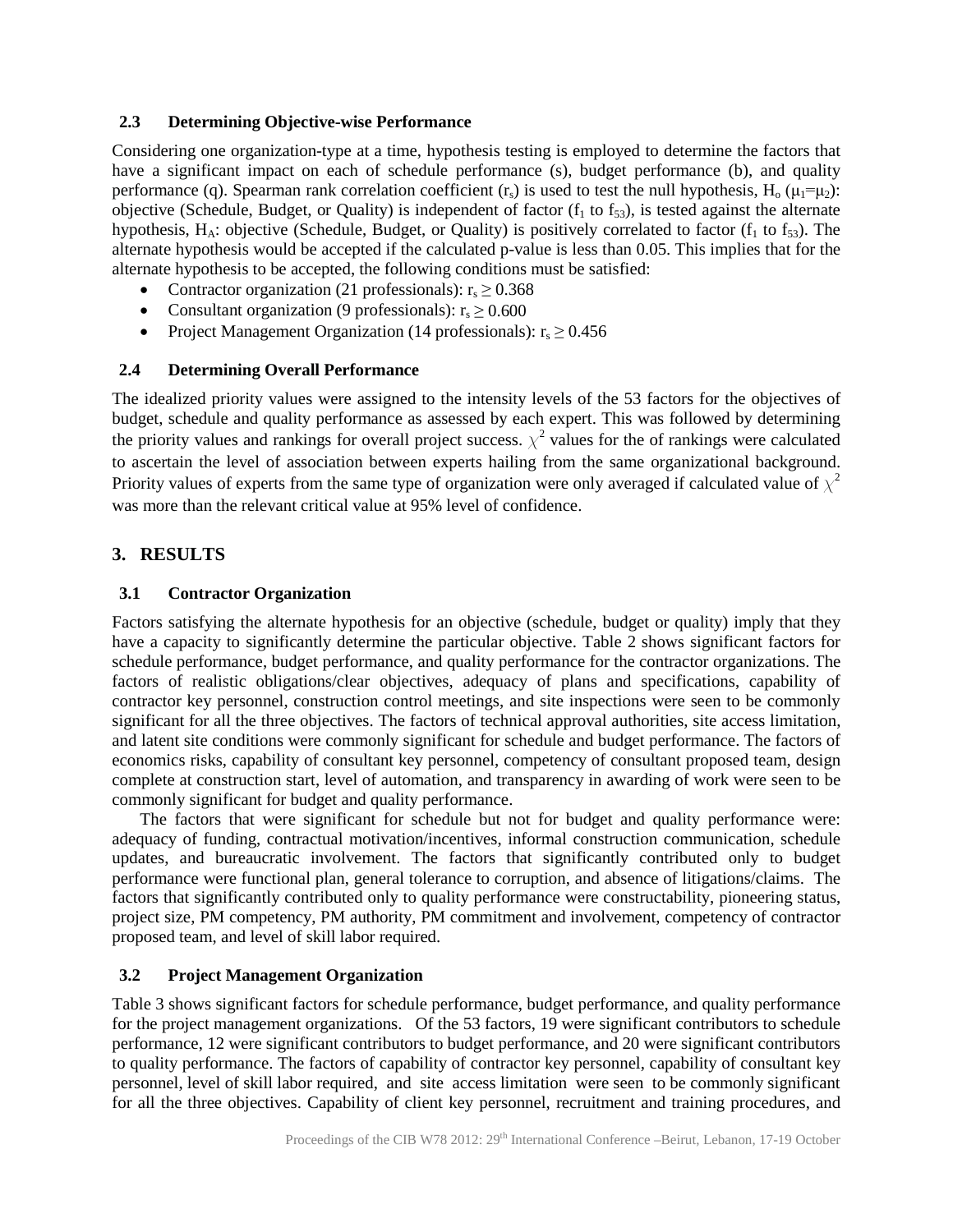latent site conditions were commonly significant for schedule and budget performance. Economics risks, adequacy of plans and specifications, pioneering status, project size, level of modularization, construction control meetings, and schedule updates were commonly significant for schedule and budget performance. The factor of functional plan was commonly significant for budget and quality performance.

| Table 1. Contractor Organization Significant Factors |         |                                                   |         |               |         |          |  |  |
|------------------------------------------------------|---------|---------------------------------------------------|---------|---------------|---------|----------|--|--|
| <b>Potential Factor</b>                              |         | <b>Significant at 5% for Contractor Personnel</b> |         |               |         |          |  |  |
|                                                      |         | Schedule                                          |         | <b>Budget</b> |         | Quality  |  |  |
|                                                      | $r_{s}$ | p-val                                             | $r_{s}$ | $p$ -val      | $r_{s}$ | $p$ -val |  |  |
| <b>Realistic Obligations</b>                         | 0.45    | 0.020                                             | 0.55    | 0.004         | 0.42    | 0.026    |  |  |
| <b>Adequacy of Plans &amp; Specifications</b>        | 0.49    | 0.012                                             | 0.61    | 0.002         | 0.38    | 0.044    |  |  |
| Capability of Contractor Key Personnel               | 0.40    | 0.037                                             | 0.49    | 0.012         | 0.44    | 0.024    |  |  |
| <b>Construction Control Meetings</b>                 | 0.62    | 0.001                                             | 0.37    | 0.049         | 0.47    | 0.015    |  |  |
| <b>Site Inspections</b>                              | 0.60    | 0.002                                             | 0.55    | 0.005         | 0.43    | 0.026    |  |  |
| <b>Technical Approval authorities</b>                | 0.41    | 0.032                                             | 0.56    | 0.004         |         |          |  |  |
| <b>Site Access Limitation</b>                        | 0.39    | 0.040                                             | 0.41    | 0.032         |         |          |  |  |
| <b>Latent Site Conditions</b>                        | 0.43    | 0.025                                             | 0.43    | 0.026         |         |          |  |  |
| <b>Economics Risks</b>                               |         |                                                   | 0.43    | 0.025         | 0.41    | 0.032    |  |  |
| Capability of Consultant Key Personnel               |         |                                                   | 0.47    | 0.016         | 0.38    | 0.044    |  |  |
| <b>Competency of Consultant Team</b>                 |         |                                                   | 0.49    | 0.011         | 0.62    | 0.001    |  |  |
| Design Complete                                      |         |                                                   | 0.50    | 0.010         | 0.42    | 0.028    |  |  |
| Level of Automation                                  |         |                                                   | 0.55    | 0.005         | 0.68    | 0.0003   |  |  |
| Transparency in work award                           |         |                                                   | 0.42    | 0.030         | 0.66    | 0.0005   |  |  |
| <b>Adequacy of Funding</b>                           | 0.48    | 0.014                                             |         |               |         |          |  |  |
| <b>Contractual Motivation</b>                        | 0.43    | 0.027                                             |         |               |         |          |  |  |
| <b>Informal Construction Communication</b>           | 0.49    | 0.012                                             |         |               |         |          |  |  |
| <b>Schedule Updates</b>                              | 0.45    | 0.020                                             |         |               |         |          |  |  |
| <b>Bureaucratic Involvement</b>                      | 0.42    | 0.040                                             |         |               |         |          |  |  |
| <b>Functional Plan</b>                               |         |                                                   | 0.52    | 0.007         |         |          |  |  |
| <b>General Tolerance to Corruption</b>               |         |                                                   | 0.42    | 0.029         |         |          |  |  |
| Absence of Litigations                               |         |                                                   | 0.40    | 0.034         |         |          |  |  |
| Constructability                                     |         |                                                   |         |               | 0.56    | 0.004    |  |  |
| <b>Pioneering Status</b>                             |         |                                                   |         |               | 0.64    | 0.001    |  |  |
| Project Size                                         |         |                                                   |         |               | 0.58    | 0.003    |  |  |
| PM Competency                                        |         |                                                   |         |               | 0.43    | 0.025    |  |  |
| PM Authority                                         |         |                                                   |         |               | 0.43    | 0.025    |  |  |
| PM Commitment and Involvement                        |         |                                                   |         |               | 0.53    | 0.006    |  |  |
| <b>Competency of Contractor Team</b>                 |         |                                                   |         |               | 0.37    | 0.047    |  |  |
| Level of Skill Labor Required                        |         |                                                   |         |               | 0.66    | 0.0006   |  |  |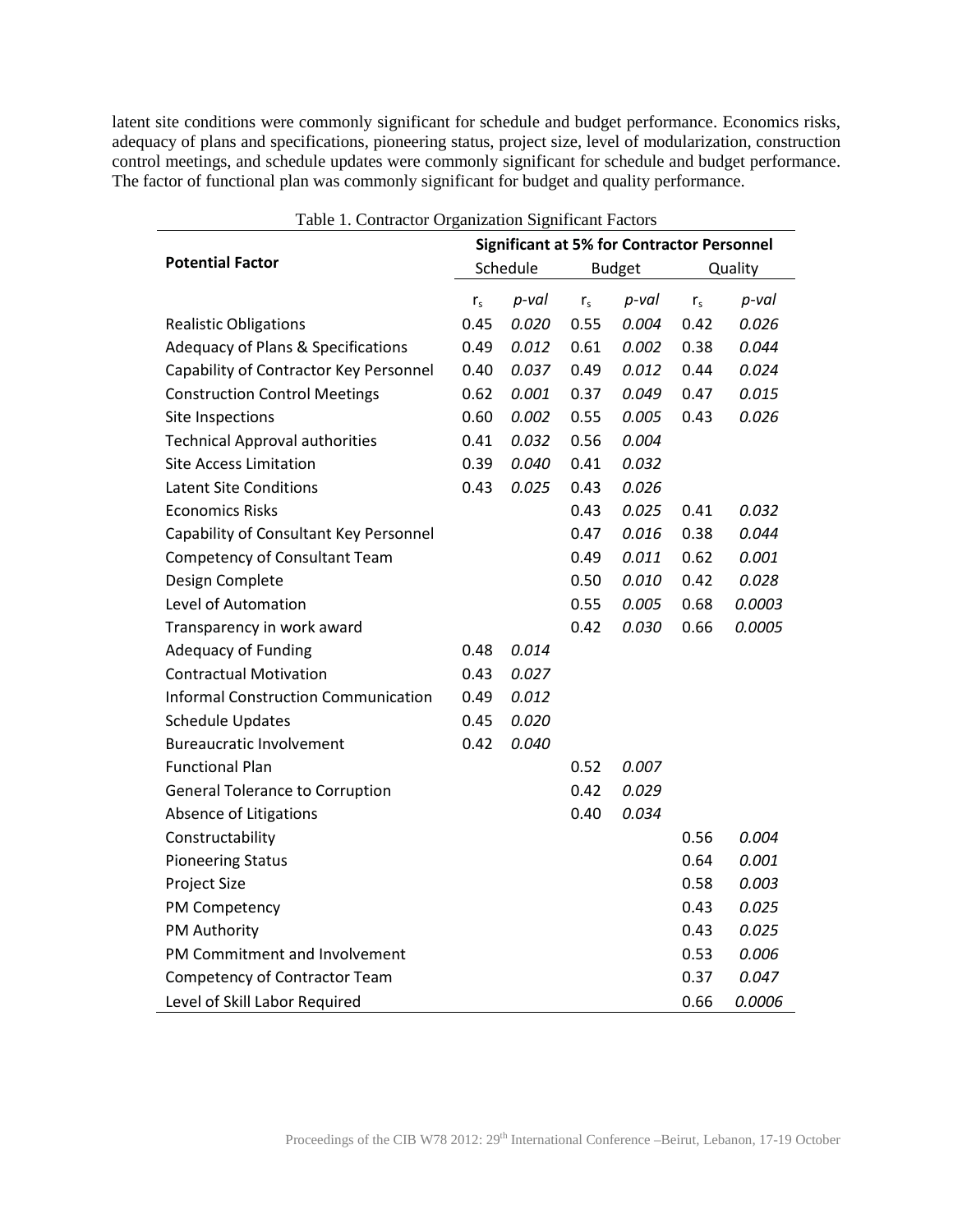| <b>Potential Factor</b>                         |                | <b>Significant at 5% for PMO:</b> |                |               |                |         |  |
|-------------------------------------------------|----------------|-----------------------------------|----------------|---------------|----------------|---------|--|
|                                                 |                | Schedule                          |                | <b>Budget</b> |                | Quality |  |
|                                                 | r <sub>s</sub> | p-val                             | r <sub>s</sub> | $p$ -val      | r <sub>s</sub> | p-val   |  |
| <b>Site Access Limitation</b>                   | 0.77           | 0.001                             | 0.53           | 0.026         | 0.49           | 0.044   |  |
| Capability of Contractor Key Personnel          | 0.47           | 0.044                             | 0.47           | 0.044         | 0.67           | 0.004   |  |
| Capability of Consultant Key Personnel          | 0.68           | 0.004                             | 0.82           | 0.000         | 0.48           | 0.040   |  |
| Level of Skill Labor Required                   | 0.84           | 0.000                             | 0.65           | 0.005         | 0.60           | 0.012   |  |
| Capability of Client Key Personnel              | 0.47           | 0.044                             | 0.47           | 0.044         |                |         |  |
| <b>Recruitment and Training</b>                 | 0.56           | 0.018                             | 0.47           | 0.044         |                |         |  |
| <b>Latent Site Conditions</b>                   | 0.53           | 0.026                             | 0.50           | 0.034         |                |         |  |
| <b>Economics Risks</b>                          | 0.79           | 0.0004                            |                |               | 0.71           | 0.002   |  |
| Adequacy of Plans & Specifications              | 0.47           | 0.044                             |                |               | 0.48           | 0.044   |  |
| <b>Pioneering Status</b>                        | 0.51           | 0.031                             |                |               | 0.77           | 0.001   |  |
| Project Size                                    | 0.60           | 0.011                             |                |               | 0.47           | 0.045   |  |
| Level of Modularization                         | 1.00           | 0.000                             |                |               | 0.67           | 0.004   |  |
| <b>Construction Control Meetings</b>            | 0.82           | 0.0002                            |                |               | 0.67           | 0.004   |  |
| <b>Schedule Updates</b>                         | 0.68           | 0.004                             |                |               | 0.48           | 0.040   |  |
| <b>Functional Plan</b>                          |                |                                   | 0.82           | 0.0001        | 0.84           | 0.000   |  |
| Constructability                                | 0.63           | 0.008                             |                |               |                |         |  |
| <b>Informal Construction Communication</b>      | 0.58           | 0.015                             |                |               |                |         |  |
| Design Complete                                 | 0.52           | 0.029                             |                |               |                |         |  |
| Level of Automation                             | 0.59           | 0.013                             |                |               |                |         |  |
| Transparency in Work Award                      | 0.59           | 0.013                             |                |               |                |         |  |
| <b>Budget Updates</b>                           |                |                                   | 0.62           | 0.009         |                |         |  |
| <b>General Tolerance to Corruption</b>          |                |                                   | 0.47           | 0.044         |                |         |  |
| <b>Competent Authority Discretionary Powers</b> |                |                                   | 0.74           | 0.001         |                |         |  |
| Absence of Litigations                          |                |                                   | 0.62           | 0.009         |                |         |  |
| <b>Realistic Obligations</b>                    | 0.47           | 0.044                             |                |               | 0.60           | 0.012   |  |
| PM Competency                                   |                |                                   |                |               | 0.48           | 0.040   |  |
| PM Authority                                    |                |                                   |                |               | 0.67           | 0.004   |  |
| PM Commitment and Involvement                   |                |                                   |                |               | 0.47           | 0.043   |  |
| Competency of Client Team                       |                |                                   |                |               | 0.73           | 0.001   |  |
| <b>Competency of Contractor Team</b>            |                |                                   |                |               | 0.67           | 0.004   |  |
| Competency of Consultant Team                   |                |                                   |                |               | 0.79           | 0.0004  |  |
| Site Inspections                                |                |                                   |                |               | 0.47           | 0.040   |  |

Table 2. PM Organization Significant Factors

The factors that were significant for schedule but not for budget and quality performance were constructability, informal construction communication, design complete at construction start, level of automation, and transparency in awarding of work. The factors that significantly contributed only to budget performance were budget updates, general tolerance to corruption, competent authority discretionary powers, and absence of litigations. The factors that significantly contributed only to quality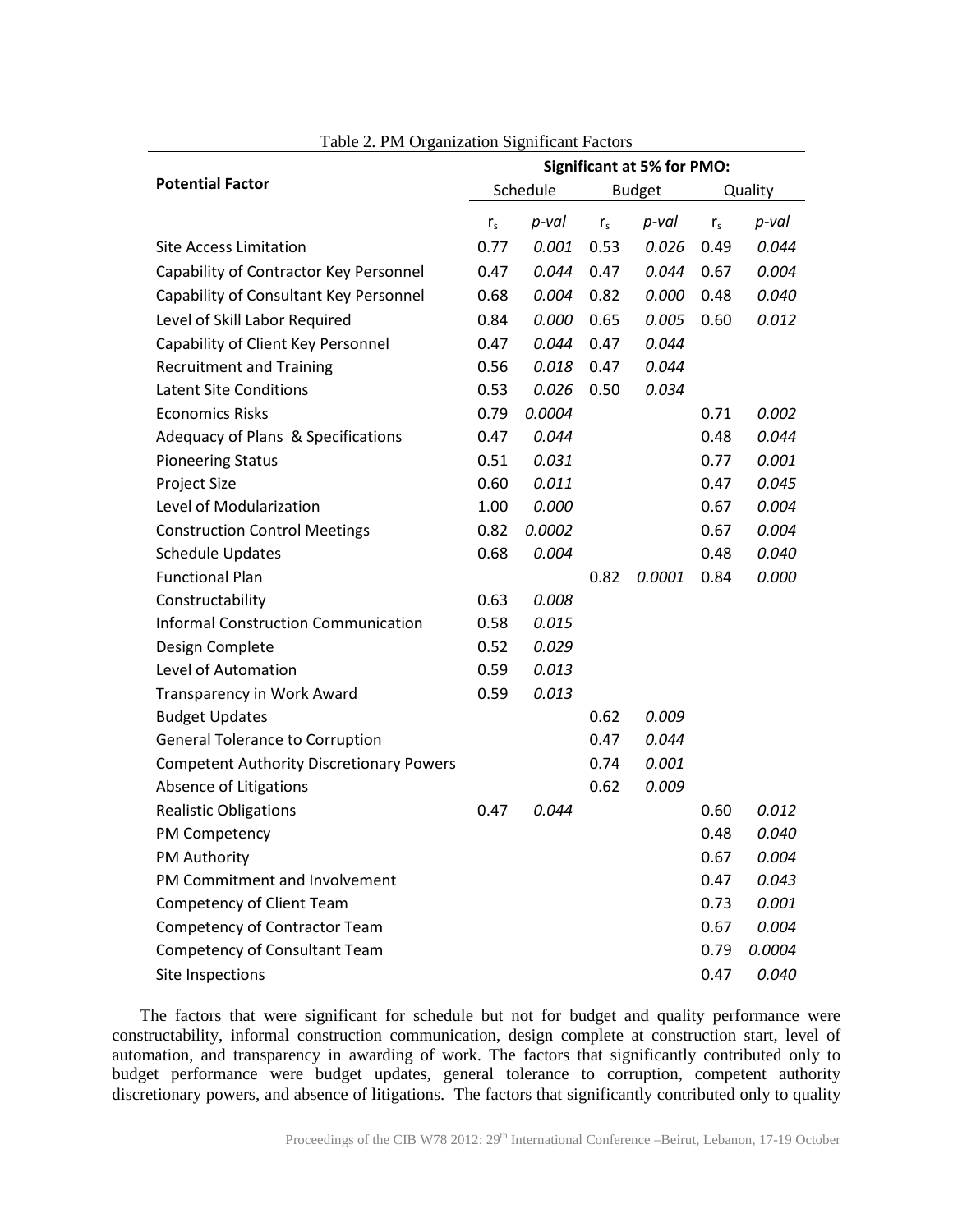performance were realistic obligations, PM competency, PM authority, PM commitment and involvement, competency of client proposed team, competency of contractor proposed team, competency of consultant proposed team, and site inspections.

#### **3.3 Consultant Organization**

The term consultant organization refers to design firms. The analysis of the consultant organization could not be completed in time before the submission deadline of this paper. Spearman's test would be conducted for responses received from design firms on the same lines and patterns as has been done for contractor and project management organizations. The process is currently underway, and results would be published at a later stage.

## **4. DISCUSSION**

Interestingly for the contractor personnel, while schedule updates was significant for schedule performance, budget updates could not prove significant for budget performance. However, for the project management personnel (managers), while budget updates was significant for budget performance, schedule updates proved as significant for both schedule and quality performances. It is also interesting to note that, as against previous research findings (Chua *et al.* 1999), site inspection was considered by contractor personnel to have significant contribution not only for quality performance but also for budget and schedule performances. The managers, on the other hand, held site inspection as significant only for quality performance.

A somewhat varying trend between contractor personnel and managers was witnessed with regard to factors that have a finance related background. Adequacy of funding was held as significant at 5% level of confidence for schedule performance by the contractor personnel but not by the managers. Whereas the contractor personnel considered economic risks as significant for budget and quality performances, the managers held the factor as significant for schedule and quality performances.

Networking techniques such as Critical Path Method (CPM) and Program Evaluation Review Technique (PERT) are generally considered being synonymous with project management. A combined previous research on construction, research and development (R&D), and manufacturing projects (Murphy *et al.* 1983) suggested that overuse of networking techniques, rather than being helpful is detrimental to successful implementation of projects. The particular finding had been justified by quoting the case study of a satellite program whose complex and time consuming network actually hampered its initial success. The factor 'overuse of networking techniques' was retested in this study by particularly presenting it to the respondents as 'initial overuse of CPM/PERT.' This was done for two reasons: (1) the said earlier research comprised construction projects only as a part of the whole study, and (2) with the advent of computerization, complexity of CPM/PERT may not be an issue in today's timeframe. Though the second reason may seem to have sufficient anecdotal evidence, it still needed to be researched empirically. Remarkably, the factor of 'initial overuse of CPM/PERT' proved as significant neither for the contractor personnel nor for managers- Surprisingly, this held true for schedule as well as budget performance. While this finding clearly testifies that both contractors and managers do not consider early overuse of CPM/PERT as a significant determinant of construction project success, it does not essentially down play importance attached with sensible and continued use of networking techniques.

A comparative study by Pinto and Covin (1989) had shown that as opposed to R&D projects, construction projects did not hold significance for the factor of 'project team personnel.' It was claimed that as compared to R&D projects, construction projects are more routine and less innovative, and hence the need of trainings for construction personnel does not essentially arise. With regard to an increase in the complexity of construction projects over time, this study deemed it necessary to retest the factor by presenting it to the respondents as 'recruitment and training.' It revealed that though the factor was not significant for the contractor personnel, it did hold significance for the managers for both schedule and budget performance.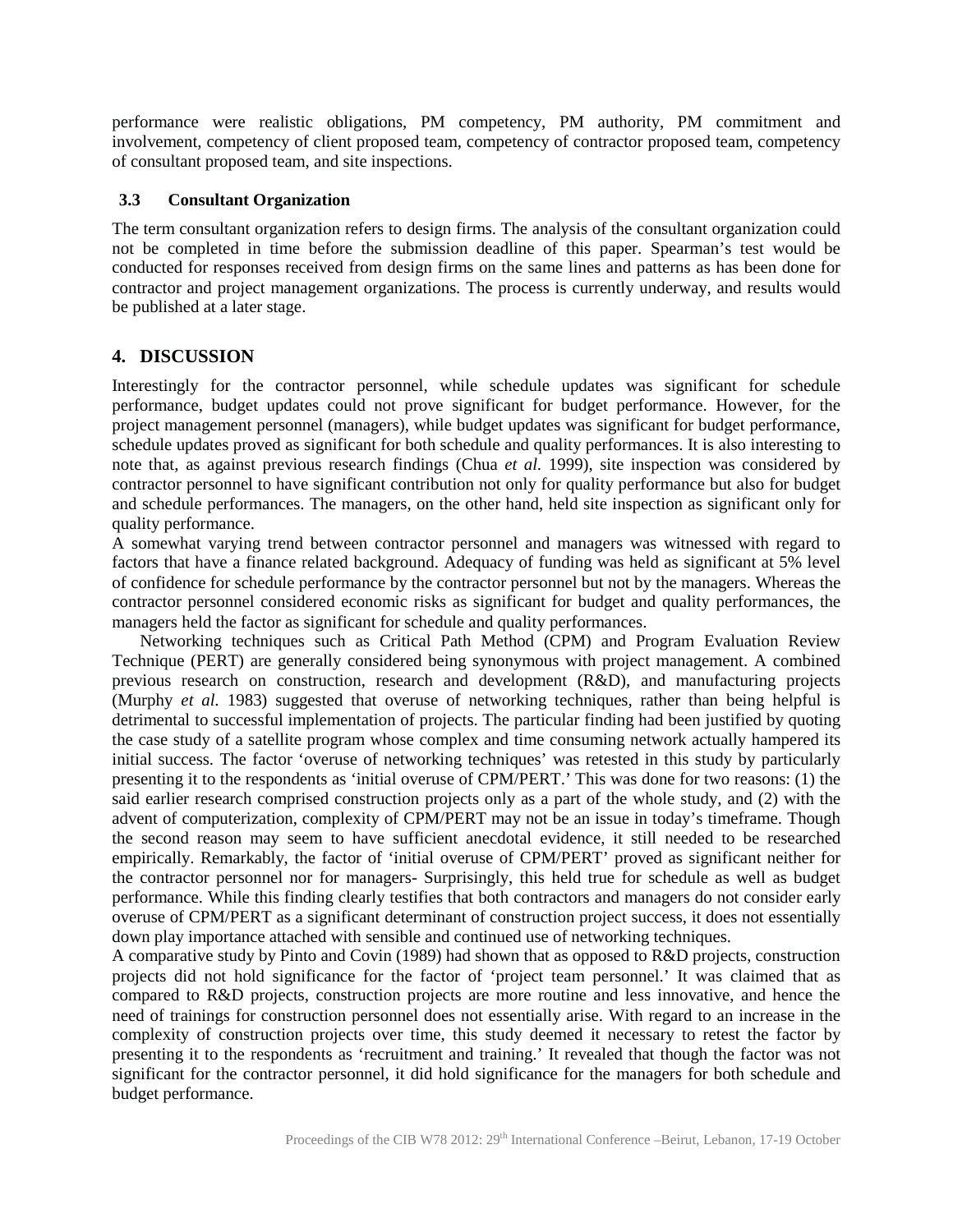It is comprehendible as to how schedule performance for contractors lies at the mercy of adequacy of funding and site inspections. The factor 'adequacy of funding' refers to timely provision of monitory resources by the owner to the contractor as an acceptance of the work done by the later. In the event that regular inspections are not conducted by the consultant to witness the completed work, and certify its required conformity to the plans and specifications that the consultant had framed in the contract documents, the contractor's ability to finance upcoming construction activities would be adversely affected. Delayed 'site inspections' by the consultant are bound to trigger a reduced 'adequacy of funding' for the contractor, which in turn negatively affects the schedule performance of the project.

Analogous to the dependence of schedule performance on site inspections, as seen by the contractor's personnel, is the explanation of the dependence of budget performance and quality performance on site inspections, capability of consultant key personnel, and competency of consultant proposed team. Timely observations of consultant during site inspections act as a blessing in disguise for the contractors. Late intimation about divergence from plans and specifications would magnify the cost that the contractor would have to incur on redoing rejected work.

The factor of economic risks refers to changes in prices of labor, materials and equipment. While a deflation is rare to occur, inflation in the economy affects an investor's profit margin drastically. The higher the investment, the more is the risk associated with inflations. Compared to PMOs and consultants, contractors have a much bigger financial stake involved in construction projects, and are hence at the higher risk of inflation. The evil of inflation spares no type of contract- for lump sum and guaranteed maximum contracts, it causes a reduced profit (to say the least) on investment of the contractor; for cost plus fixed fee contracts, though the contractor would receive a larger sum as a profit but with a reduced purchasing power. Unless contract agreement allows compensation for escalations, the contractor's ability to ensure project quality would undoubtedly deteriorate. No wonder why economic risks demonstrated a strong significance for the contractor organizations regarding quality and budgetary performance.

Formal construction communications requires that all correspondences between the contractor and owner, or those between the contractor and designer (architect/engineer) be routed through the field representative of the owner, designer or the construction manager firm. Such a designated field representative is commonly referred to as the Resident Project Representative (RPR). Inheriting authority from his/her employer, the RPR is responsible for a wide range of subjects- scheduling, cost control, quality control through field inspections, ensuring work done according to established plans and specifications, reviewing contractor payment requests, verifying contractor claims, and project coordination. The RPR's authority by far is limited, as for instance the contractor's demand for a change of specification, if justifiable, can only be accorded by the project manager (located at the home office and overseeing an array of projects); the RPR merely communicates the contractor's demand to the PM, receives the PM's decision, and communicates it back to the contractor. As field situations often require, oral communication (of course to be followed by paper work) provides for the quickest mode of decision making, and hence prevents avoidable delays. The contractor personnel's and managers' desire of informal construction communication for schedule performance originates from this very principal.

## **5. CONCLUSIONS**

Some useful unique inferences for the organization types were observed. For instance, while contractor personnel are aware of the importance of site inspections for quality performance, they also deem it essential for maintaining their cash flows (budget performance) which in turn affects their productivity (schedule performance). Another unique inference is the managers' attachment of significance to training for schedule and budget performances that indicates that construction management is not a set of routine activities as it had been previously thought of- It is innovative and complex in nature. Also, contractor personnel's attachment of a high significance to bureaucratic involvement and technical approval authorities for schedule performance emanates from the reality that the responsibility of obtaining technical approvals primarily lies on their shoulders.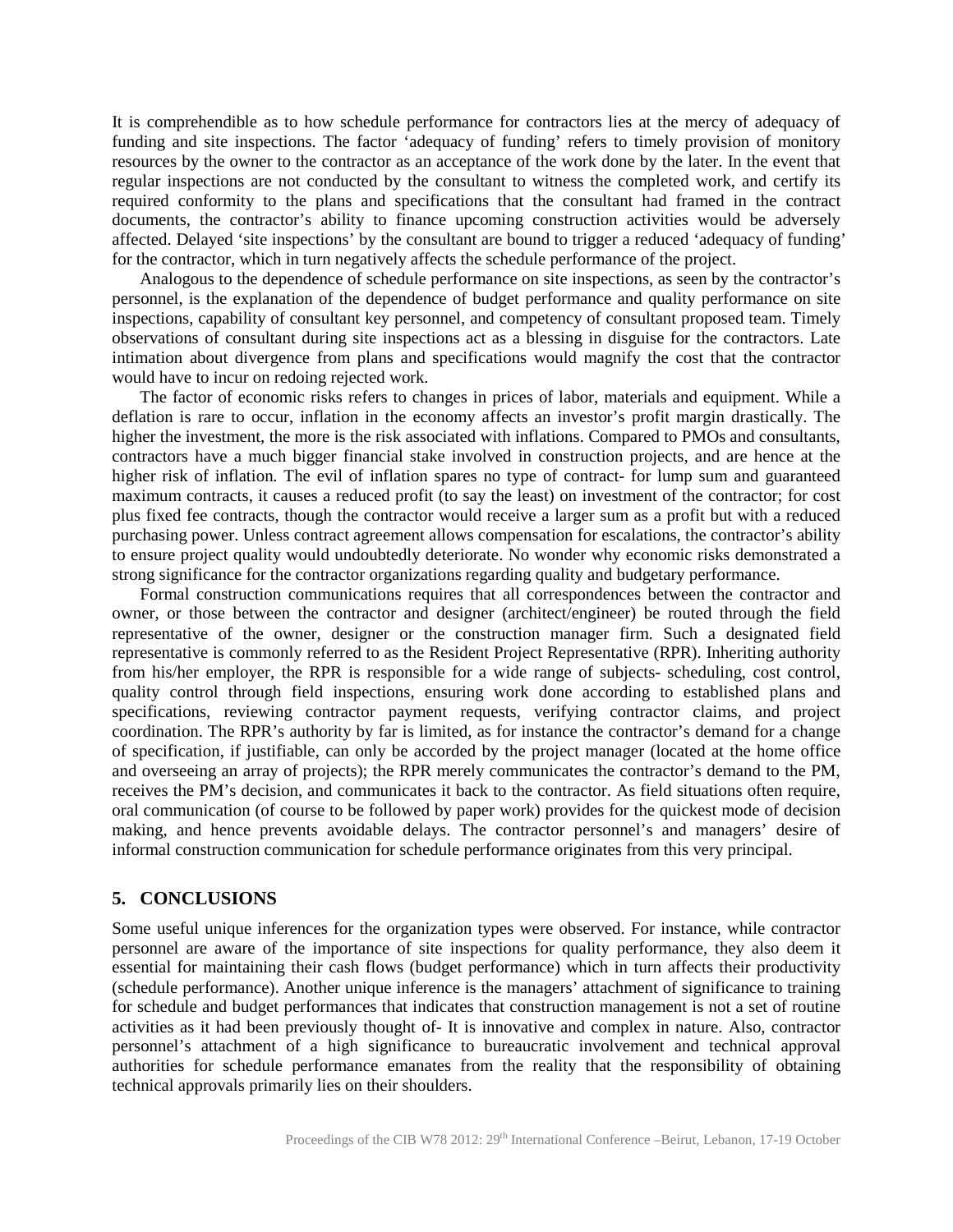Some interesting commonalities of results between the organization types are worth mentioning. The fact that both contractor personnel and managers hold latent site conditions as critical for schedule and budget performances indicates that no amount of initial investigations and surveys can eliminate the possibility of unforeseen site conditions. The finding that both the managers and contractor personnel hold capability of contractor key personnel as significant for all the three objectives testifies that project success without able leaders in contractor team is nothing but wishful thinking. Similarly, Both managers and contractor personnel are in agreement over the role that the three PM related factors play in ensuring quality performance. The importance of Informal construction communications shall not be underestimated as both the managers and contractors value it as an asset for good schedule performance. Furthermore, unless contract agreement allows compensation for escalations, the contractor's ability to ensure project quality would undoubtedly deteriorate; No wonder why economic risks demonstrated a strong significance for the managers and contractor personnel regarding quality performance. Lastly, as would be expected both the managers and contractor personnel testify the significant impact of absence of litigations and general tolerance to corruption on budget performance.

## **ACKNOWLEDGMENTS**

Since thanks is due to the US Fulbright Commission for honoring me with their prestigious scholarship that allowed me to pursue my academic and research goals, and be a proud alumni of Kansas State University.

|                      | Table A.1 List of 53 Potential Factors Considered in the Study                    |
|----------------------|-----------------------------------------------------------------------------------|
| Project              | Political Risks, Economics Risks, Public Opinion, Technical Approval Authorities, |
| Characteristics      | Adequacy of Funding, Site Access Limitation, Constructability, Pioneering Status, |
|                      | Project Size.                                                                     |
| Contractual          | Realistic Obligations/Clear Objectives, Adequacy of Plans and Specifications,     |
| Arrangement          | Formal Dispute Resolution Process, Contractual Motivation/Incentives.             |
| Project              | PM Competency, PM Authority, PM Commitment and Involvement, Capability of         |
| Participants         | Client Key Personnel, Competency of Client Proposed Team, Client Top              |
|                      | Management Support, Client Track Record, Capability of Contractor Key Personnel,  |
|                      | Competency of Contractor Proposed Team, Contractor Top Management Support,        |
|                      | Contractor Track Record, Capability of Consultant Key Personnel, Competency of    |
|                      | Consultant Proposed Team, Consultant Top Management Support, Consultant           |
|                      | Track Record.                                                                     |
| Interactive          | Formal Design Communication, Informal Design Communication, Formal                |
| Process              | Construction Communication, Informal Construction Communication, Functional       |
|                      | Plan, Design Complete at Construction Start, Constructability Program, Level of   |
|                      | Modularization, Level of Automation, Level of Skill Labor Required, Budget        |
|                      | Updates, Schedule Updates, Design Control Meetings, Construction Control          |
|                      | Meetings, Site Inspections.                                                       |
| <b>Miscellaneous</b> | General Tolerance to Corruption, Bureaucratic Involvement, Transparency in        |
|                      | Awarding of Work, Post-award Impartiality, Competent Authority Discretionary      |
|                      | Powers, Recruitment and Training Procedures. Absence of Litigations/Claims,       |
|                      | Initial Overuse of CPM/PERT, Force Majour, Latent Site Conditions.                |

#### **APPENDIX A – Factors Used in the Surveys**